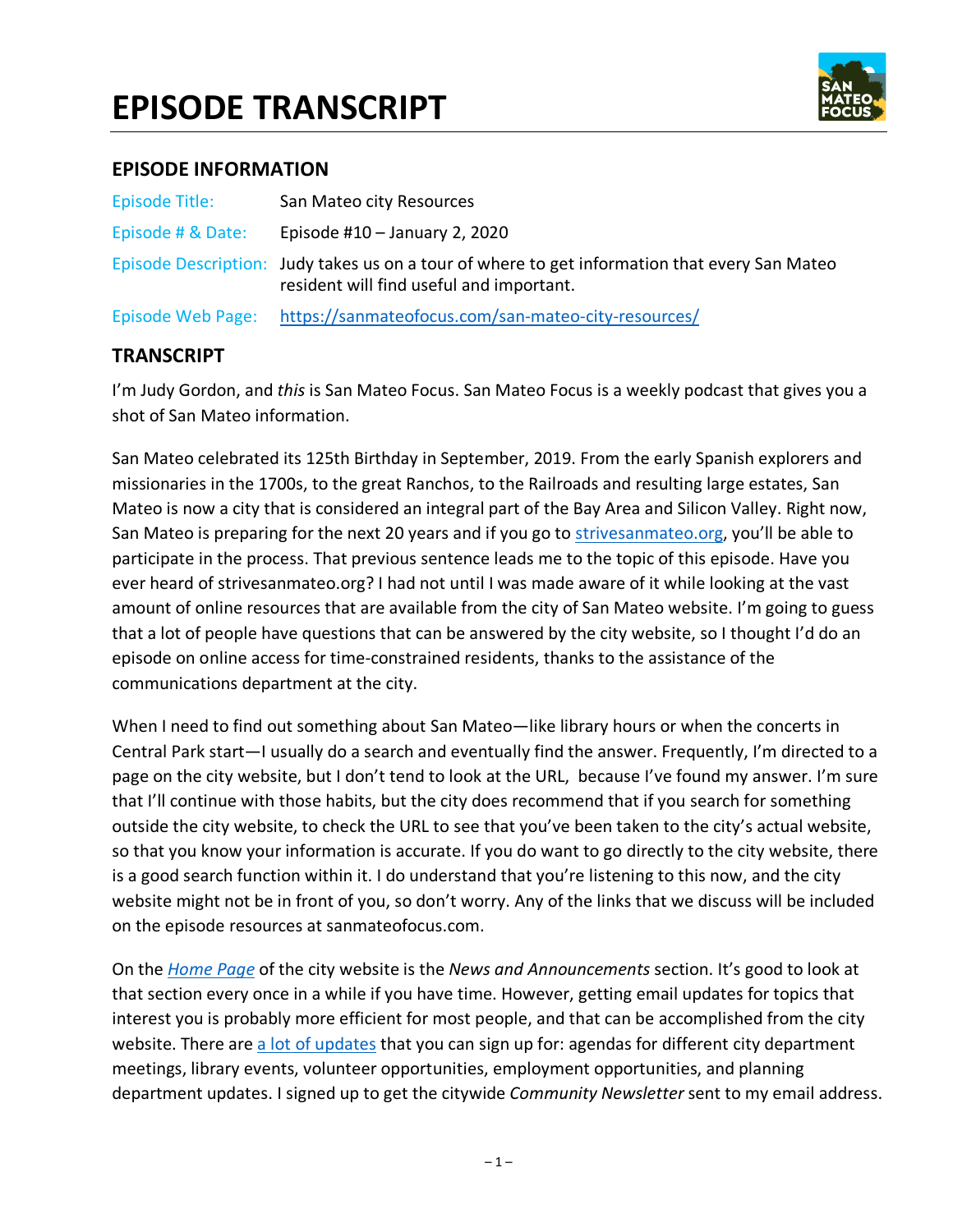

Emergency updates are in a different part of the website. Signing up for them can be done through Nixle to your email address, or by texting your zip code to 888777.

Get a few San Mateo residents together, no matter their background, and we'll all agree on one thing: there are a lot more people in the city and traffic congestion is much more evident than it was even just a few years ago. When you finally get to your destination, where to park matters. There are some new lots, new regulations, and permits for people who work downtown to consider. All of that information is now rolled into one parking and transportation spot on the city website. From this section of the website you'll learn that downtown has two zones for street parking. The green zone on the perimeter of downtown is less expensive than the inner streets downtown. People who work in San Mateo and drive there will definitely want to check out this web page on the city site and apply for a monthly parking permit at one of eight city-owned garages.

Do you see new buildings sprouting up everywhere and wonder what's going on with them? Another thing that I discovered is that there's a page on the city website called *What's Happening in Development* that makes tracking new developments in San Mateo easy. It provides information on current and under-construction projects. People can search for a project on a map or by the stage of development. Looking at the map gives you an idea why there are so many more people and cars on the road in San Mateo.

There are times when you see things that don't look right, but it's not an emergency. Like a street light is out, or there's a pothole, or a tree or a limb is on the street. If making a phone call to the city is inconvenient, you can get straight to the reporting page by clicking on *I Want To* from the home page of the city website. The reports are processed from 8:00 A.M. to 5:00 P.M. Monday through Friday. Also embedded in the website is a page called *Speak up San Mateo*. You can subscribe to topics via email and understand what people are thinking. One of the two open topics currently is the 28<sup>th</sup> Avenue Bicycle Boulevard Survey.

What's a city council meeting like? Watch one from your home on your TV on *Channel San Mateo*, or through a mobile device on the city's YouTube channel. Channel San Mateo is San Mateo's local Public, Education, or Government channel, providing local cable subscribers with a wide variety of programming. It's channel 26 on Astound, Channel 27 on Comcast, and Channel 99 on AT&T U-verse.

Finally, Here's the Deal: you can get email notifications for street sweeping! Although it's not hard to figure out how to do it on the city website, we've included the direct link to get your own notifications on this episode's resources at sanmateofocus.com.

Okay, that's all the time we have for this episode. Have a great week. Thanks to Jack Radsliff for the original music to this podcast. If you'd like more information about our sponsor or the topics in today's episode, go to sanmateofocus.com.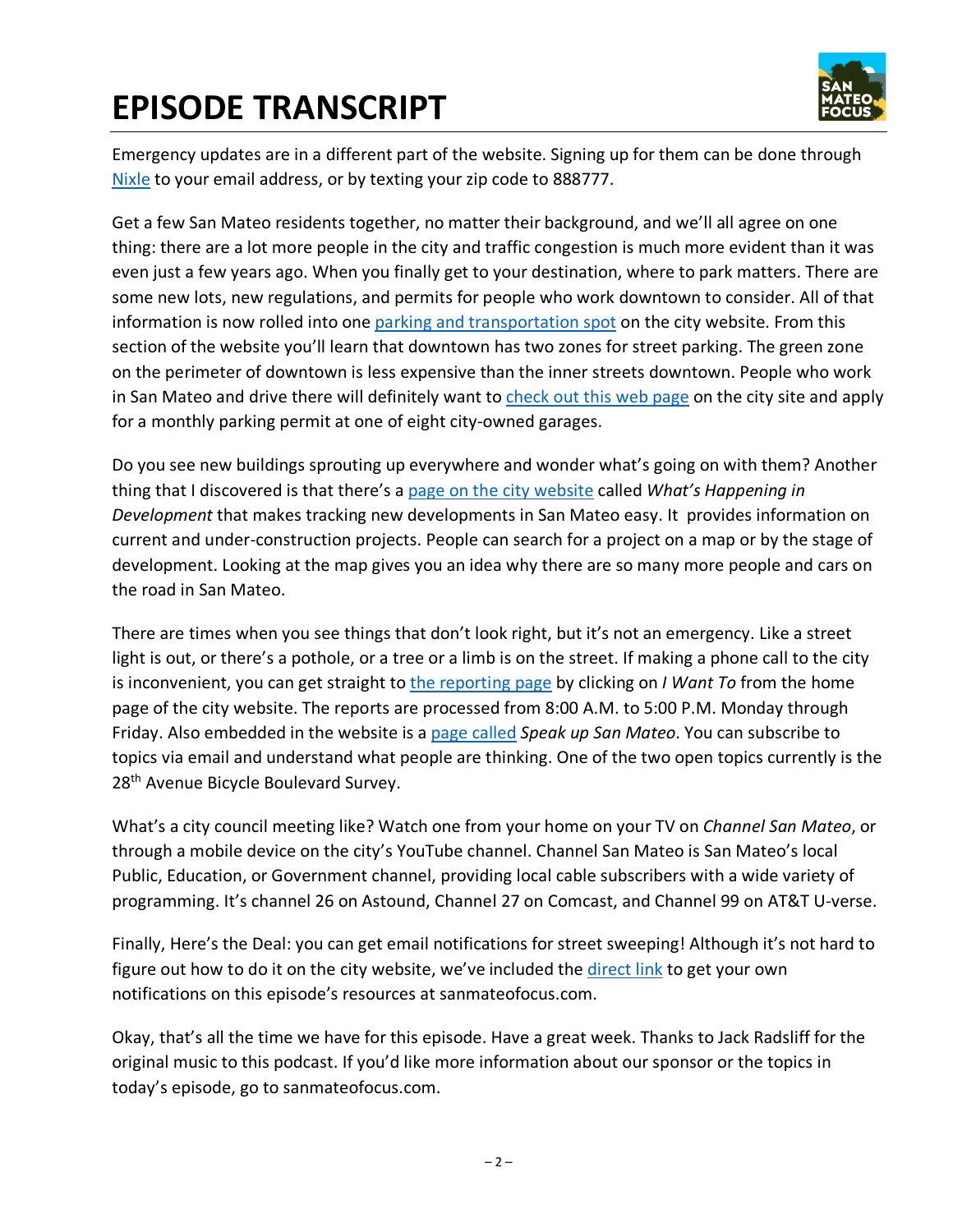

#### **HELPFUL LINKS:**

Book: "San Mateo: A Centennial History" by Mitchell P. Postell https://www.amazon.com/San-Mateo-Centennial-Mitchell-Postel/dp/0942087089

Official San Mateo City Website https://www.cityofsanmateo.org/

San Mateo City Street Cleaning Schedule https://www.sanmateostreetcleaning.com/

San Mateo Parking and Transportation Information https://www.cityofsanmateo.org/2125/Parking-and-Transportation

San Mateo Downtown Parking Permit Information and Application https://www.cityofsanmateo.org/4124/Downtown-Parking-Permit

San Mateo Development Information and Map https://www.cityofsanmateo.org/1176/Whats-Happening-in-Development

San Mateo Police Department (on Nixle website) https://local.nixle.com/san-mateo-ca-police-department/

San Mateo Community Complaint Online Form https://www.cityofsanmateo.org/FormCenter/Reporting-a-Problem-15-15/Community-Complaint-Form-68-68

San Mateo Speak Up Page (Online Discussions) https://www.cityofsanmateo.org/3263/Speak-Up-San-Mateo

Official City of San Mateo YouTube Channel https://youtube.com/cityofsanmateo

Official City of San Mateo Facebook Page https://www.facebook.com/cityofsanmateo/

Official City of San Mateo Twitter Account https://twitter.com/CityofSanMateo

Official City of San Mateo Instagram Account https://www.instagram.com/cityofsanmateoca/

Official City of San Mateo LinkedIn Account https://www.linkedin.com/company/city-of-san-mateo/about/

— end of episode - podcast overview on next page —